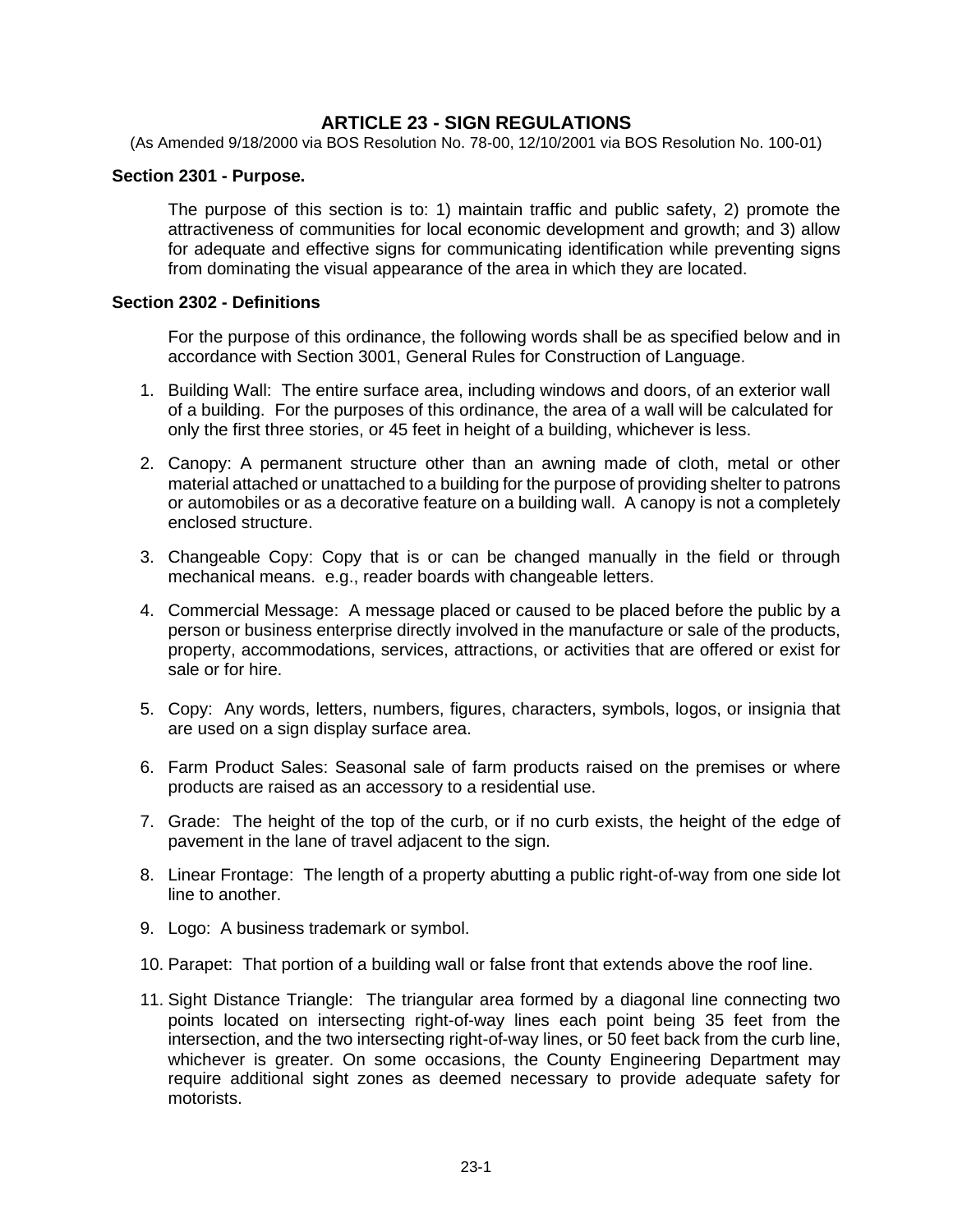- 12. Sign: Any device for visual communication, including any structure or natural object apart thereof, that is used for the purpose of bringing the subject thereof to the attention of the public, but not including any flag, badge or insignia of any government or governmental agency, or of any civic, charitable, religious, patriotic, fraternal or similar organization.
- 13. Sign Face Area: The area within a single, continuous perimeter enclosing the extreme limits of characters, lettering, logos, illustrations or ornamentations, together with any material or color forming an integral part of the display or to differentiate the sign from the background to which it is placed. Structural supports bearing no sign copy shall not be included in the sign area. If a sign is attached to an entrance wall or fence, only that portion of that wall or fence onto which the sign face or letters are placed shall be calculated in the sign area. Only one side of a sign shall be included in the calculation.
- 14. Sign Structure or Support: Any structure that supports or is capable of supporting a sign including decorative cover.
- 15. Sign Height: The distance measured from the highest point of a sign to the base of the sign at the ground.
- 16. Sign Types: The following are types of signs included in this ordinance:
	- a. Advertising Sign: A sign that directs attention to a business, profession, or industry located upon the premises where the sign is displayed; to type of products sold, manufactured or assembled; and/or to services or entertainment offered on said premises, but not a sign pertaining to the preceding if such activity is only minor and incidental to the principal use of the premises.
	- b. Banner: A sign intended to be hung either with or without a frame, possessing characters, letters, illustrations, or ornamentations applied to plastic or fabric of any kind, excluding flags and emblems of political, professional, religious, education, or corporate organizations.
	- c. Bulletin Board: A sign used to announce meetings or programs to be held on the premises of a church, school, auditorium, library, museum, community recreation center, or similar noncommercial places of public assembly.
	- d. Campaign or Election Sign: A sign that advertises a candidate or issue to be voted upon on a definite election day.
	- e. Canopy and Awning Signs: A sign attached to or painted or printed onto a canopy or awning. For the purposes of this ordinance, the permitted size of a canopy or awning sign will be calculated on the basis of the size of the building wall to which the canopy is attached. It will, for measuring purpose, be considered a wall sign.
	- f. Construction Sign: A sign placed at a construction site identifying or announcing the project or name of the architect, engineer, contractor, financier, or others involved in the development of the project.
	- g. Directional or Instructional Sign: A sign designed to guide vehicular and/or pedestrian traffic by using such words as "Entrance", "Exit", "Parking", "One-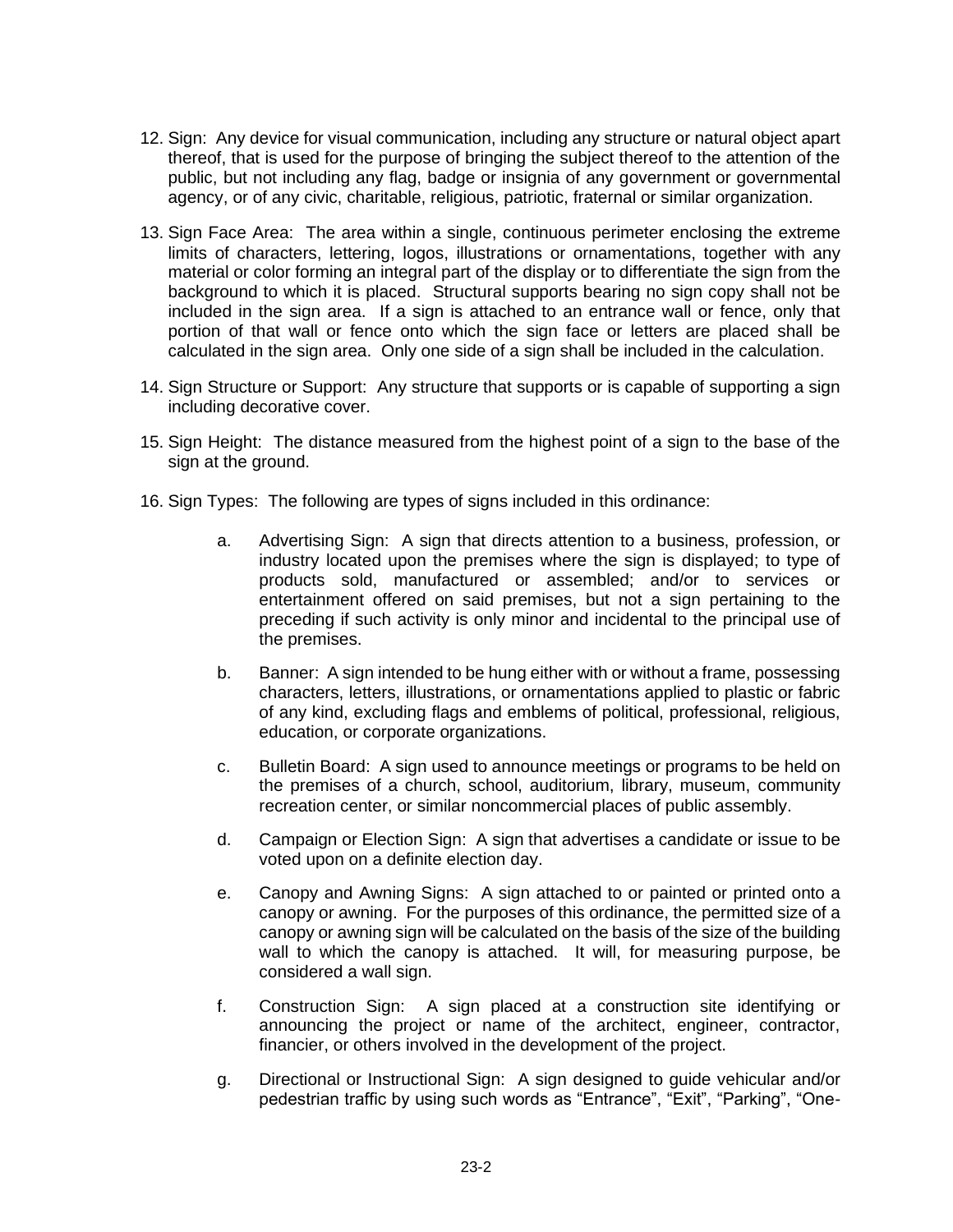Way", or similar directional instruction but not including any advertising message. The name or logo of the business or use to which the sign is giving direction may also be included on the sign.

- h. Directory Sign: A secondary sign on which the names and locations of occupants or the use of a building or property is identified.
- i. Flag: A piece of durable fabric or distinctive design attached to a permanent pole, that is used as a symbol or decorative feature.
- j. Flashing Sign: A sign that uses an intermittent or flashing light source to attract attention.
- k. Ground Mounted Sign: A sign which extends from the ground or which has a support which places the bottom thereof less than 2 feet from the ground.
- l. Government Sign: Any temporary or permanent sign erected and maintained for any governmental purposes.
- m. Identification Sign: A sign which displays only the name, address, and/or crest, or insignia, trademark, occupation or profession of an occupant or the name of any building on the premises.
- n. Illuminated Sign: A sign either internally or externally illuminated.
- o. Incidental Sign: A sign used in conjunction with equipment or other functional elements of a use or operation. these shall include, but are not limited to drive through window menu boards, and signs on automatic teller machines, gas pumps, vending machines, or newspaper delivery boxes.
- p. Memorial Sign or Plaque: A sign designating names of buildings and/or date of erection and other items such as architect, contractor, or others involved with the building's creation, cut into or attached to a building surface.
- q. Monument Sign: A monolithic sign in which the bottom of the sign is flush with the ground and the vertical dimension of the sign is greater than the horizontal dimension.
- r. Nonconforming Sign: Any sign which was lawfully erected in compliance with applicable code provisions and maintained prior to the effective date of this ordinance, and which fails to conform to all applicable standards and restrictions of this ordinance.
- s. Off-Premises Sign: A sign that directs attention to a business commodity, service, or establishment conducted, sold, or offered at a location other than the premises on which the sign is erected.
- t. On-Premises Sign: A sign that directs attention to a business commodity, service, or establishment conducted, sold, or offered on the premises on which the sign is erected.
- u. Outdoor Advertising Sign: A type of off-premise sign, generally, but not limited to, a rigidly assembled sign, display, or devise, usually free standing that is affixed to the ground or to a building, the primary purpose of which is to display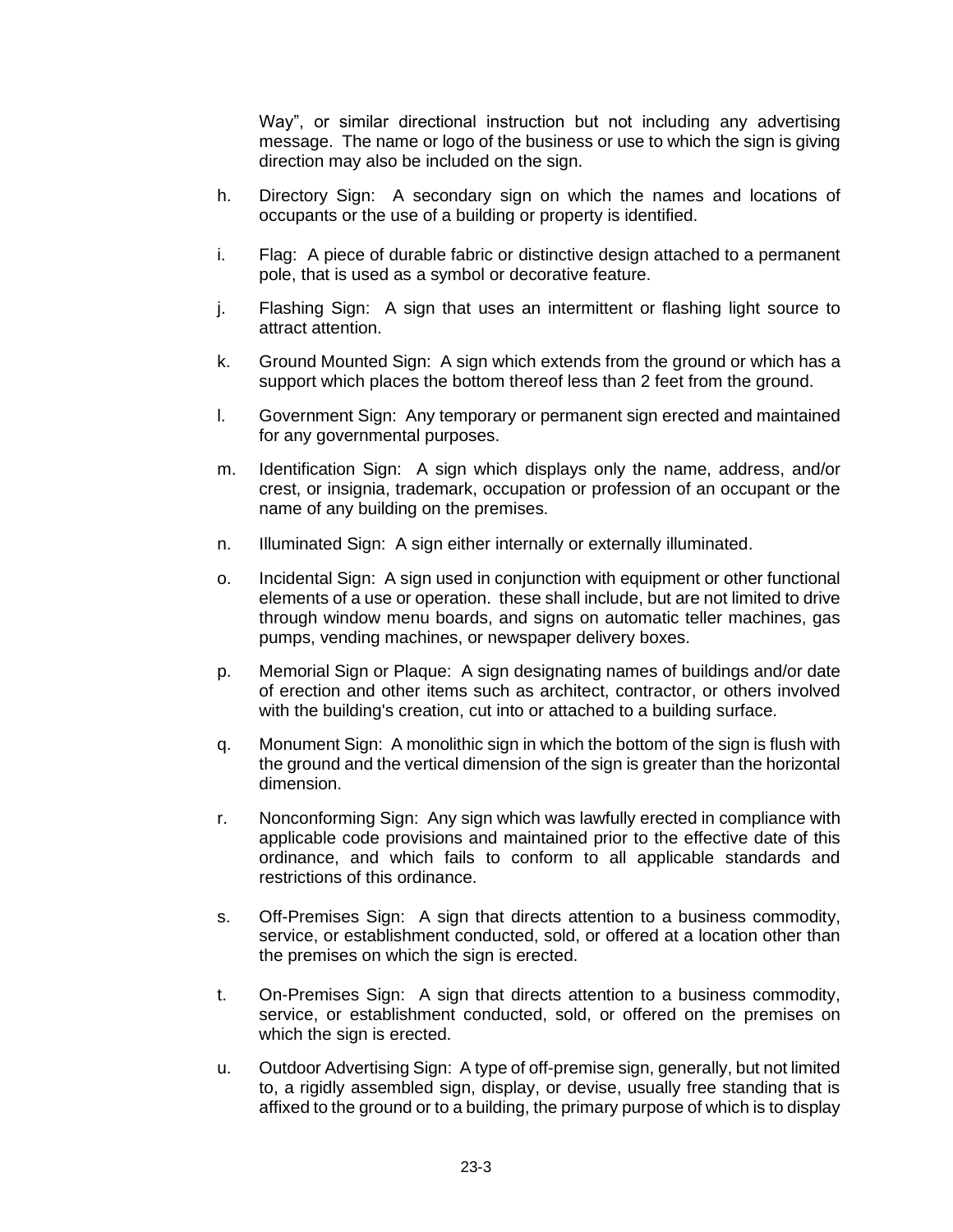advertising copy or posters. Such signs commonly referred to as "billboards" are generally designed so that the copy or poster on the sign can be changed frequently and the advertising space is for lease.

- v. Planned Development Sign: A sign used in conjunction with an approved planned residential, office, businesses, industrial or mixed use development.
- w. Pole Sign: A detached sign erected and maintained on a freestanding frame, mast, or pole and not attached to any building but not including groundmounted signs.
- x. Portable or Moveable Sign: A sign that is not permanently attached to the ground, a structure, or a building that can easily be moved from one location or another. For example, a sign on wheels.
- y. Primary Sign: The main or principal sign located on a premises.
- z. Projecting Sign: Any sign other than a wall, awning, canopy, or marquee sign, which is affixed to a building and is supported only by the wall on which the sign is mounted.
- aa. Public Interest Sign: A sign on private property that displays information pertinent to the safety or legal responsibilities of the general public such as warning and no trespassing signs.
- bb. Real Estate Sign: A sign that is used to offer for sale, lease, or rent the premises upon which such sign is placed.
- cc. Roof Sign: A sign erected or maintained in whole or in part upon or over the roof or parapet of a building.
- dd. Secondary Sign: A sign used in addition to a primary sign on a premise.
- ee. Temporary Sign: A sign which is not permanently installed in the ground or affixed to any structure or building, and which is erected for a period of time as permitted in this ordinance.
- ff. Temporary Planned Development Sign: A sign that pertains to the development of a new subdivision, planned multi-family development, planned shopping center, industrial, office, or business park, or similar land parcel.
- gg. Vehicular Sign: Signs on parked vehicles visible from the public right-of-way where the primary purpose of the vehicle is to advertise a product or to direct people to a business or activity located on the same or nearby property. For the purposes of this ordinance, vehicular signs shall not include business logos, identification or advertising on vehicles primarily used for other business purposes.
- hh. Wall Sign: Any sign directly attached to an exterior wall of a building or dependent upon a building for its support with its exposed face parallel or approximately parallel to the plane of the building or structure on which the sign is affixed. Signs directly painted on walls shall be considered wall signs.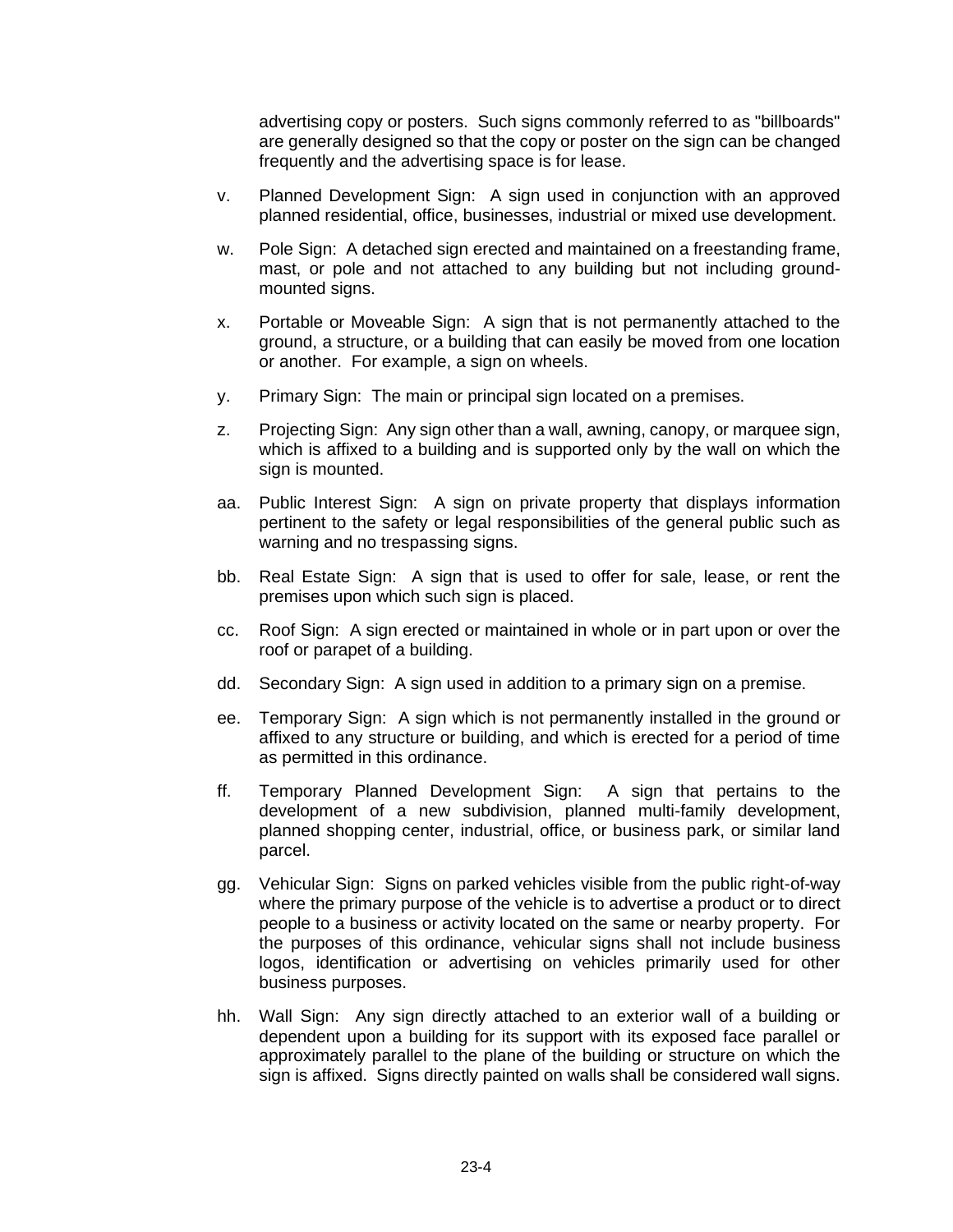ii. Window Sign: Any sign attached to or directly applied onto a window or glass door of a building intended for viewing from the exterior of such building.

# **Section 2303 - Procedures.**

1. Permit Required:

Except as otherwise provided in this ordinance, it shall be unlawful for any person to erect, construct, enlarge, move or replace any sign or cause the same to be done, without first obtaining a permit for such sign from the Development Services Department as required by this ordinance for sign locations under the jurisdiction of Navajo County.

Notwithstanding the above, changing or replacing the permanent copy on an existing lawful sign shall not require a permit, provided the copy change does not change the nature of the sign such as to render the sign in violation of this ordinance.

2. Application and Issuance of Permit:

Applications for permits shall contain the following information:

- a. The street name and street number of the building or the structure to which the sign is to be erected, or the tax parcel identification number of the lot onto which the sign is to be located.
- b. Names, addresses, and telephone numbers of the applicant, owner of the property on which the sign is to be erected or affixed, the owner of the sign, and the licensed contractor erecting or affixing the sign.
- c. If the applicant is not the owner of the property on which the sign will be located, written permission from the property owner or a designated representative stating agreement that the sign may be erected on the parcel for which the permit has been applied shall be required.
- d. A site or plot plan of the property involved, showing accurate placement of the proposed sign.
- e. Two (2) blueprints or inked, scaled drawings of the plans and specifications of the sign to be erected or affixed as deemed necessary by the Development Services Department Director. Such plans may include but shall not be limited to details of dimensions, materials, copy, and size of the proposed sign. For wall signs, dimensions of the building wall on which the sign is to be affixed and the location and the size of existing wall signs shall also be included.
- f. Applications for Billboard Permits for outdoor advertising signs, in addition to the above information, shall contain a survey prepared by a registered surveyor showing at least the following: the location of all outdoor advertising signs within 1,000 ft. on the same side of the street and within 500 ft. on the opposite side of the street; structures within 20 ft.; residential districts and institutional uses within 500 ft.; and applicable setbacks and side or rear yards in the zoning district.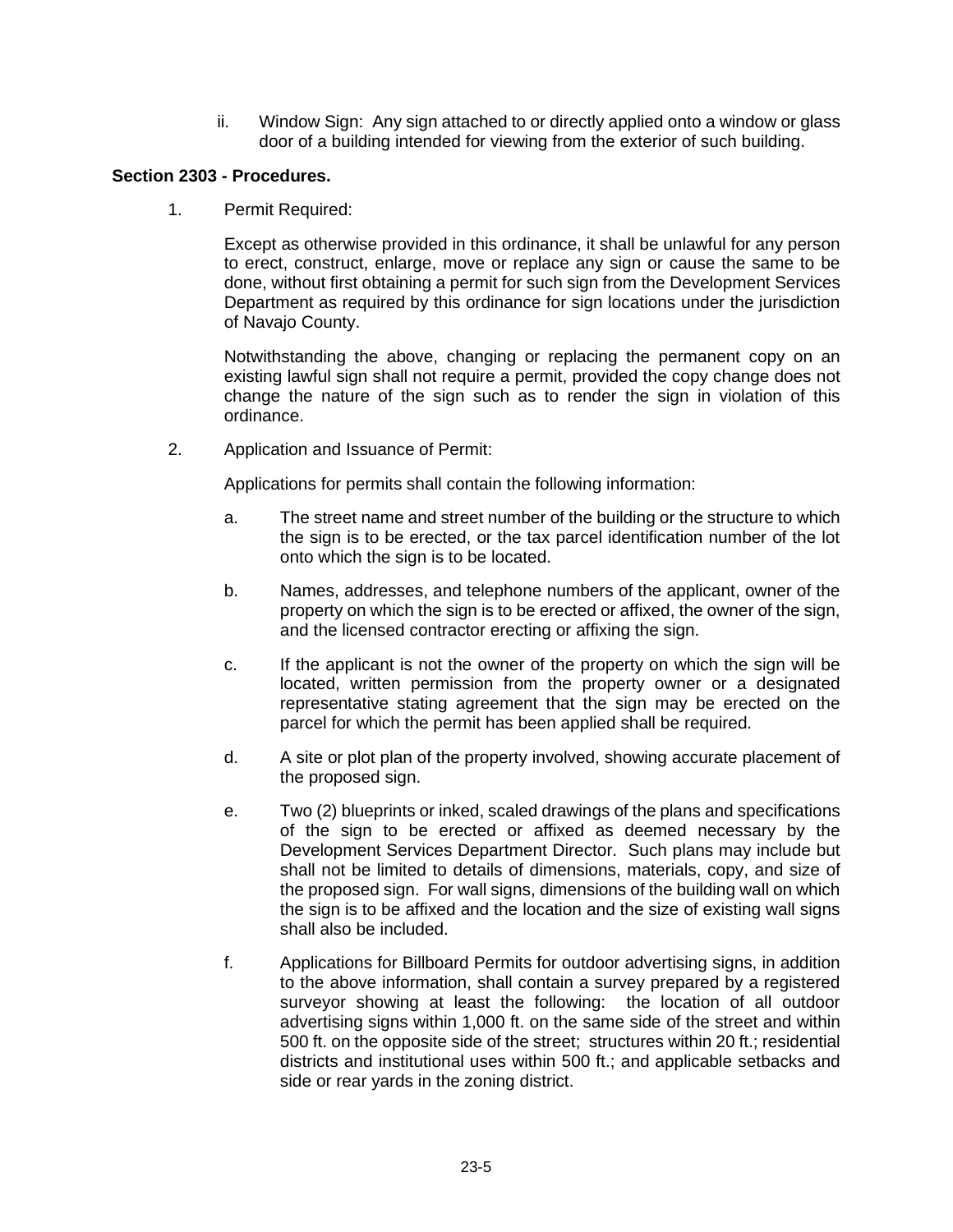- g. Locations of addresses in accordance with the County Address Ordinance. No permit for a sign shall be issued unless the provisions of the Address Ordinance have been met or will be met with the erection of the sign.
- h. Other information as the Director of the Development Services Department may require determining full compliance with this and other applicable codes.
- 3. Issuance of Permits:

Upon the filing of an application for a Sign Permit or Billboard Permit, the Development Services Department shall examine the plans and specifications, and as necessary, may inspect the premises upon which the sign is proposed to be erected or affixed. If the proposed sign is in compliance with all the requirements of this ordinance and other applicable codes, a permit may be issued. Any permit issued in accordance with this section shall automatically become null and void unless the work for which it was issued has visibly been started within 6 months of the date of issue or if the work authorized by it is suspended or abandoned for one year.

4. Fees:

The fees for Sign Permits and Billboard Permits shall be in accordance with a schedule of fees adopted by the Board of Supervisors.

5. Final Inspection:

Upon notification or completion by the permit holder, the Development Services Department shall make a final inspection of the sign to verify conformance with applicable codes.

#### **Section 2304 - General Provisions.**

The following provisions shall apply to all signs.

1. Construction Standards:

All signs shall be constructed and installed in accordance with the applicable provisions of this ordinance.

2. Electrical Standards:

All illuminated signs shall be installed in accordance with the applicable provisions of the National Electrical Code.

3. Maintenance of Signs:

All signs shall be maintained in good structural and aesthetic condition. Deficiencies such as chipped paint, broken plastic, missing letters and exposed light bulbs shall be evidence of lack of maintenance.

#### **Section 2305 - Prohibited Signs.**

The following signs are prohibited under any circumstances:

1. Signs extending into the public right-of-way.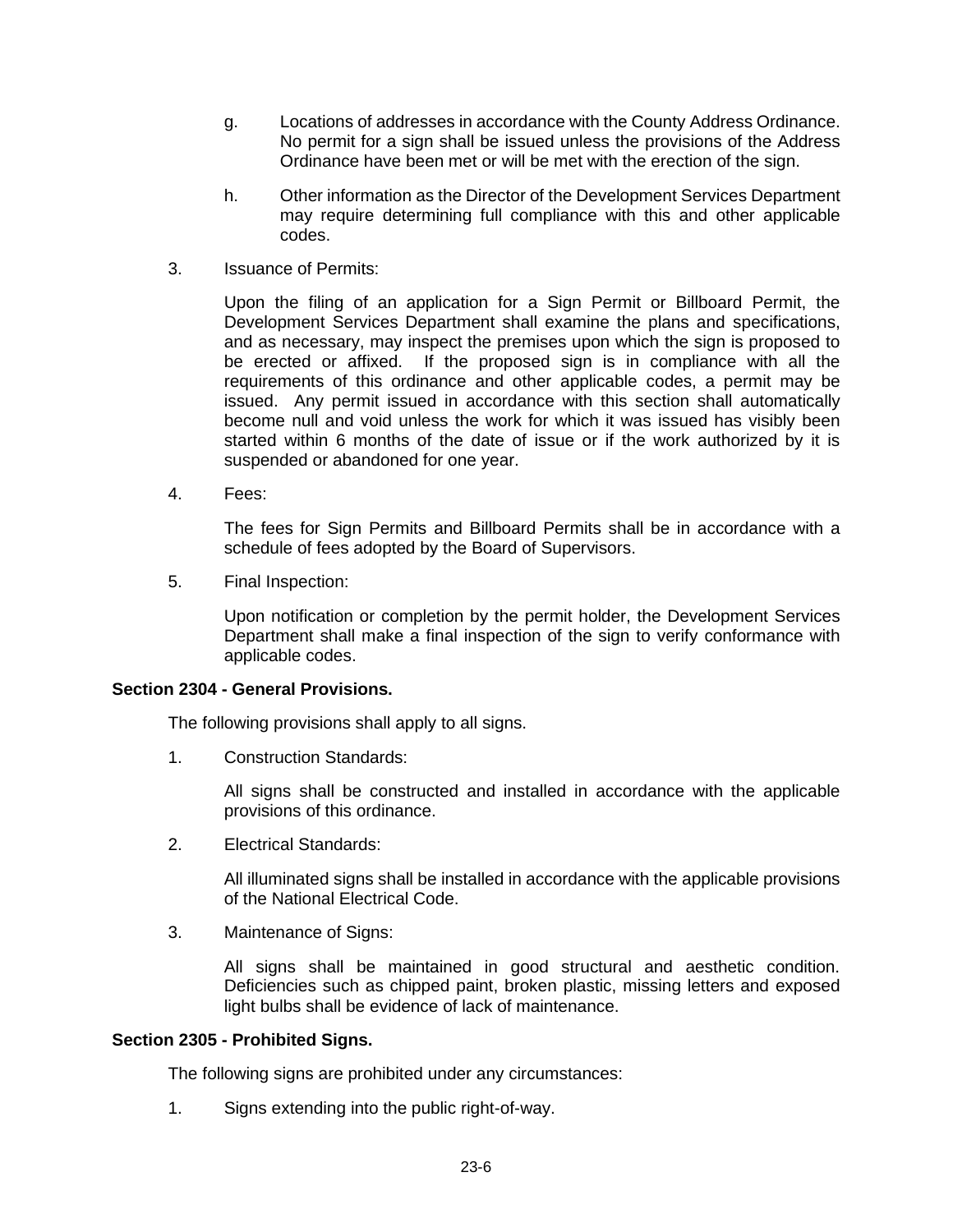- 2. Roof signs.
- 3. Strobe lights and rotating beacons direct light, other than time and/or temperature sians.
- 4. Signs that is similar in color, design, and appearance to traffic control signs.
- 5. Vehicular signs as defined in Section 2302.
- 6. Off-premise signs, except outdoor advertising.
- 7. Nonconforming signs.
- 8. Other signs not expressly allowed by this ordinance.

### **Section 2306 - Signs not Requiring a Permit.**

The following types of signs are exempted from permit requirements and allowed in all zones but shall be in conformance with all other requirements of this ordinance.

- 1. Memorial signs, plaques, or grave markers that is not commercial in nature.
- 2. Public interest signs.
- 3. On premises directional and instructional signs
- 4. Identification signs not exceeding 2 square feet in area, that indicate the name and/or address of the occupant.
- 5. Window signs with a total copy area not exceeding 50 percent of the window or glass door onto which the sign(s) are located. Signs covering more than 50 percent of windows or doors require a permit.
- 6. Incidental signs, however in no case shall a drive-in service window menu board sign be oriented to the public right-of-way or exceeds 32 square feet in size.
- 7. Flags or permanent poles.
- 8. Campaign or Election signs provided:
	- a. Individual signs shall not exceed 32 square feet in area.
	- b. All signs shall be removed within 7 days after the election for which they were made.
	- c. Candidates shall be held responsible for violations.
	- d. No signs shall be permitted in the public right-of-way.
- 9. Real estate signs other than temporary planned development signs, provided:
	- a. Signs advertising individual single-family lots and duplexes under 3 acres in size or individual units within attached housing shall not exceed 12 square feet. Rider signs such as additional description signs, not exceeding a total of 2 square feet in sign face area shall be permitted in addition to the 12 square feet.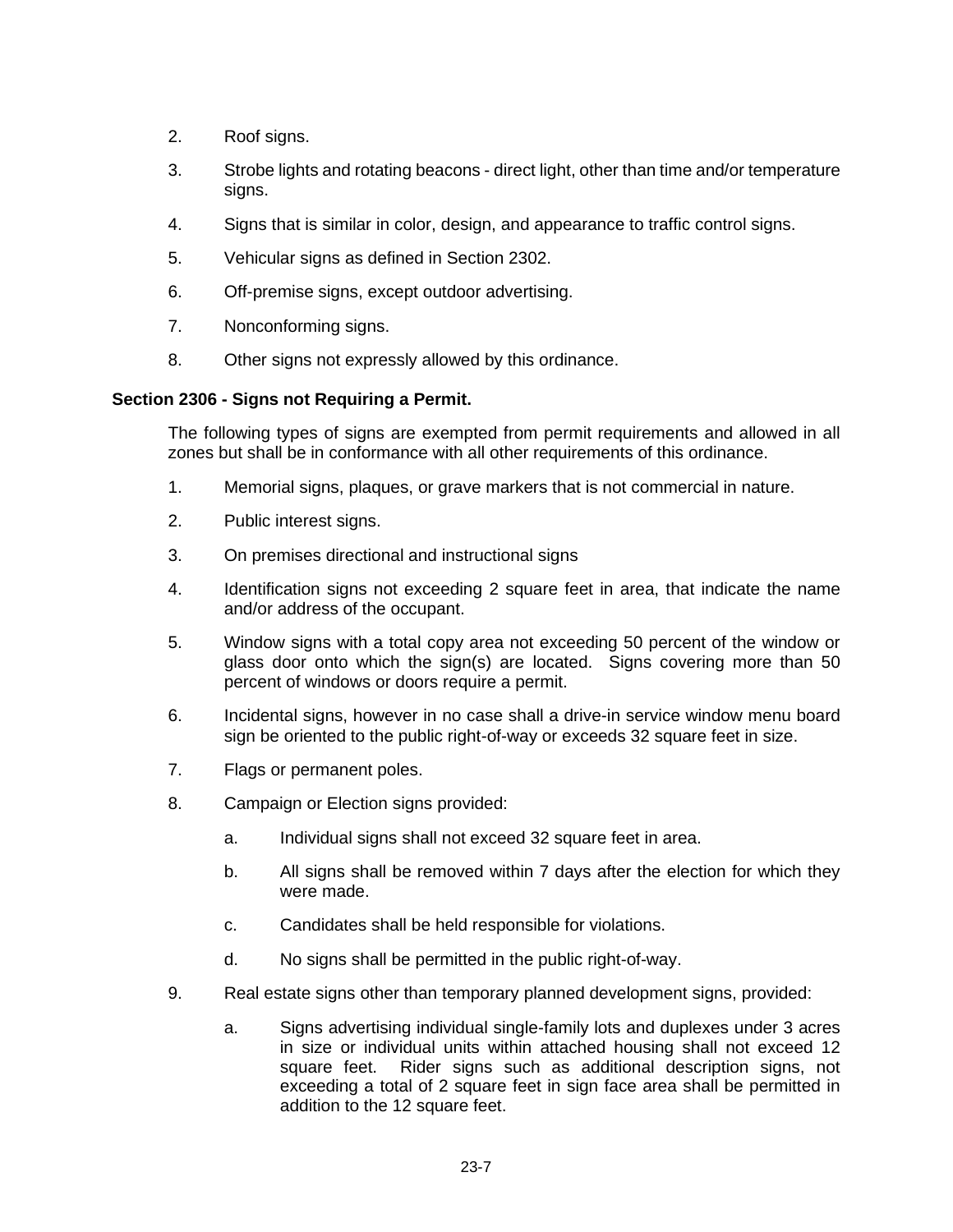- b. Signs advertising all other uses shall not exceed one square foot for every 5 linear feet of frontage of the advertised property, up to a maximum of 64 square feet in sign face area.
- c. Only one sign per street front of the advertised property shall be erected.
- d. Properties having a continuous frontage in excess of 850 linear feet may be allowed an additional sign so long as such sign is no closer than 850 feet from another real estate sign on the property.
- e. Signs shall not be illuminated.
- f. Signs shall be removed within 10 days after the sale is closed or, rent or lease transaction is finalized.
- 10. Construction signs, other than temporary project development signs provided:
	- a. Signs located on single family lots or duplex lots shall not exceed 24 square feet in area. Rider signs not exceeding 2 square feet in area shall be permitted in addition to the 24 square feet.
	- b. Signs are confined to the site of construction.
	- c. Only one sign per street front of property under construction shall be erected.
	- d. Signs shall not be illuminated.
	- e. Signs shall be removed within 10 days after the completion of the project.
- 11. Temporary farm products signs provided:
	- a. Signs are located on the premises where the products are sold.
	- b. Signs shall not exceed 24 square feet in area.
	- c. Only one sign shall be erected.
	- d. Signs shall be removed within 10 days of the termination of sale activities.
- 12. Temporary special event signs or banners for religious, charitable, civic, fraternal, or similar organizations, provided:
	- a. No more than one sign per street front shall be permitted per event.
	- b. Banners shall be erected for a period not to exceed 4 weeks.
	- c. No more than 6 such signs per establishment shall be erected within a calendar year.
	- d. No banner shall extend above the second floor level of a building or 45 feet above grade, whichever is less.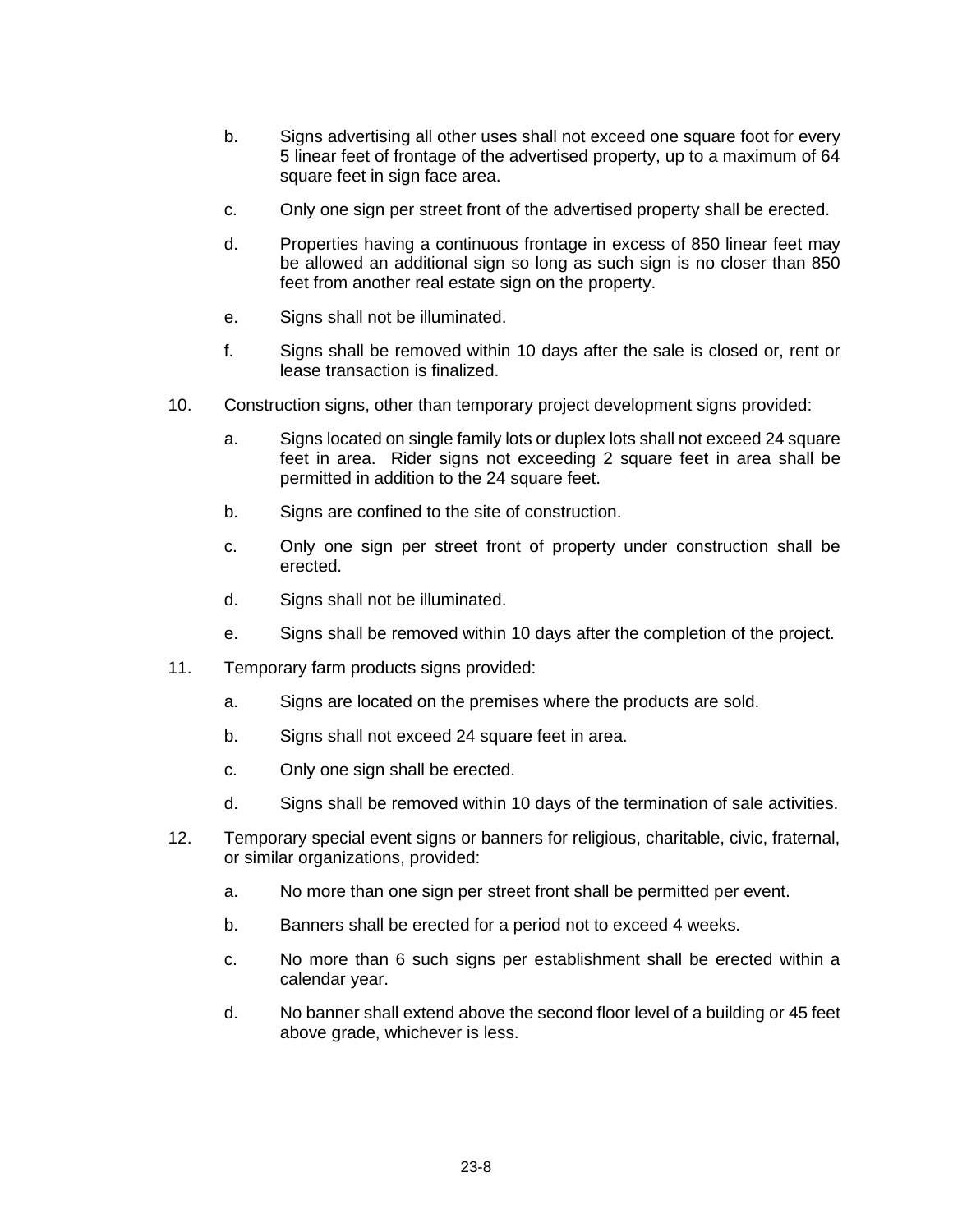# **Section 2307 - Sign Regulations - A- General, Rural and Single Family Residential Zoning Districts.**

Signs shall be permitted as follows:

- 1. Signs identifying the name of the occupant of a residence, the occupant's profession or title, and the address of the dwelling, subject to the following:
	- a. Such sign shall not exceed two (2) square feet in area.
	- b. Such sign may be illuminated but the source of illumination shall not be visible, and no flashing or intermittent illumination shall be employed.
	- c. Such sign shall be placed flat against a wall of a building, but placement against a wall of a building shall be no higher than eight (8) feet above grade.
	- d. Such sign shall be located on the property to which it pertains and the number shall be limited to one (1) for each dwelling.
- 2. Signs identifying churches, schools, public utility buildings and facilities, publicly owned or operated properties, libraries, museums, community buildings, hospitals, institutions of an educational, religious, charitable or philanthropic nature, homes for the aged, nursing homes, convalescent homes, private clubs, fraternal organizations and roadside stands, subject to the following:
	- a. Such sign shall not exceed twenty-four (24) square feet in area.
	- b. Such sign may be illuminated but the source of illumination shall not be visible, and no flashing or intermittent illumination shall be employed, except for emergency entrances to hospitals.
	- c. Such sign may be placed flat against a wall of a building or such sign may be free-standing, but placement against a wall of a building shall be no higher than twelve (12) feet above grade or above the roof line. The height of a free-standing sign shall not exceed twelve (12) feet above grade.
	- d. Such sign shall not be located in or project into any required yard, and placement of such sign when free-standing shall be parallel with the street.
	- e. Such sign shall contain no advertising copy.
	- f. Such sign shall be located on the property to which it pertains and the number be limited to one (1) for each such church, school, public utility building or facility, publicly owned or operated property, library, museum, community building or hospital, institution, home for the aged, nursing home, private club, fraternal organization or roadside stand.
- 3. Signs identifying public and private forest, wildlife reservations, golf courses, parks, playgrounds, tennis courts, public riding stables, and boarding stables, subject to the following:
	- a. Such sign shall not exceed twenty-four (24) square feet in area.
	- b. Such sign may be double-faced.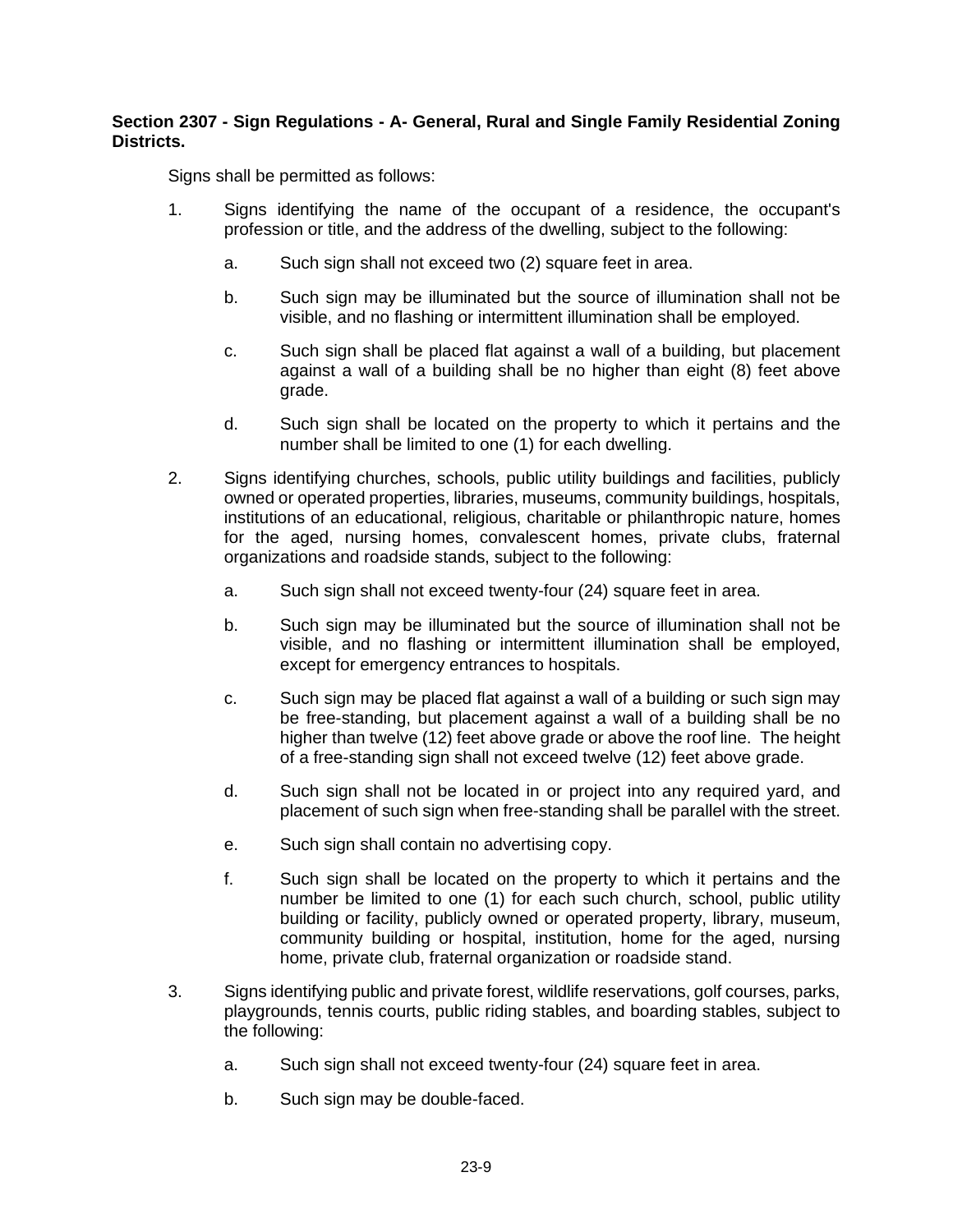- c. Such sign may be illuminated but the source of illumination shall not be visible, and no flashing or intermittent illumination shall be employed.
- d. Such sign may be placed flat against a wall of a building or such sign may be free-standing, but placement against a wall of a building shall be no higher than twelve (12) feet above grade or above the roof line. The height of a free-standing sign shall not exceed twelve (12) feet above grade.
- e. Such sign may be located in or project into required yards but such sign shall not be located in or project into any alley or street.
- f. Such sign shall contain no advertising copy.
- g. Such sign shall be located on the property to which it pertains and the number shall be limited to one (1) for each entrance to such public or private forest, wildlife reservation, golf course, park, playground, tennis court, public riding stable or boarding stable.
- 4. Permanent directional signs, subject to the following:
	- a. Such sign shall not exceed two (2) square feet in area.
	- b. Such sign may be double faced.
	- c. Such sign may be illuminated but the source of illumination shall not be visible, and no flashing or intermittent illumination shall be employed.
	- d. Such sign may be placed flat against a wall of a building or such sign may be free-standing, but placement against a wall of a building shall be no higher than eight (8) feet above grade. The height of a free-standing sign shall not exceed twelve (12) feet above grade.
	- e. Such sign may be located in or project into required yards but such sign shall not be located in or project into any alley or street.
	- f. Such sign may be used to designate entrances or exits to or from a parking area if necessary for that purpose, but the number shall be limited to one (1) for each entrance or exit.
	- g. Such sign shall contain no advertising copy.
- 5. Temporary directional signs, subject to the following:
	- a. Such sign shall not exceed twelve (12) square feet in area.
	- b. Such sign may be illuminated but the source of illumination shall not be visible, and no flashing or intermittent illumination shall be employed.
	- c. Such sign may be placed flat against a wall of a building or such sign may be free-standing, but placement against a wall of a building shall be no higher than eight (8) feet above grade. The height of a free-standing sign shall not exceed twelve (12) feet above ground.
	- d. Such sign may be located in or project into required yards but such sign shall not be located in or project into any alley or street.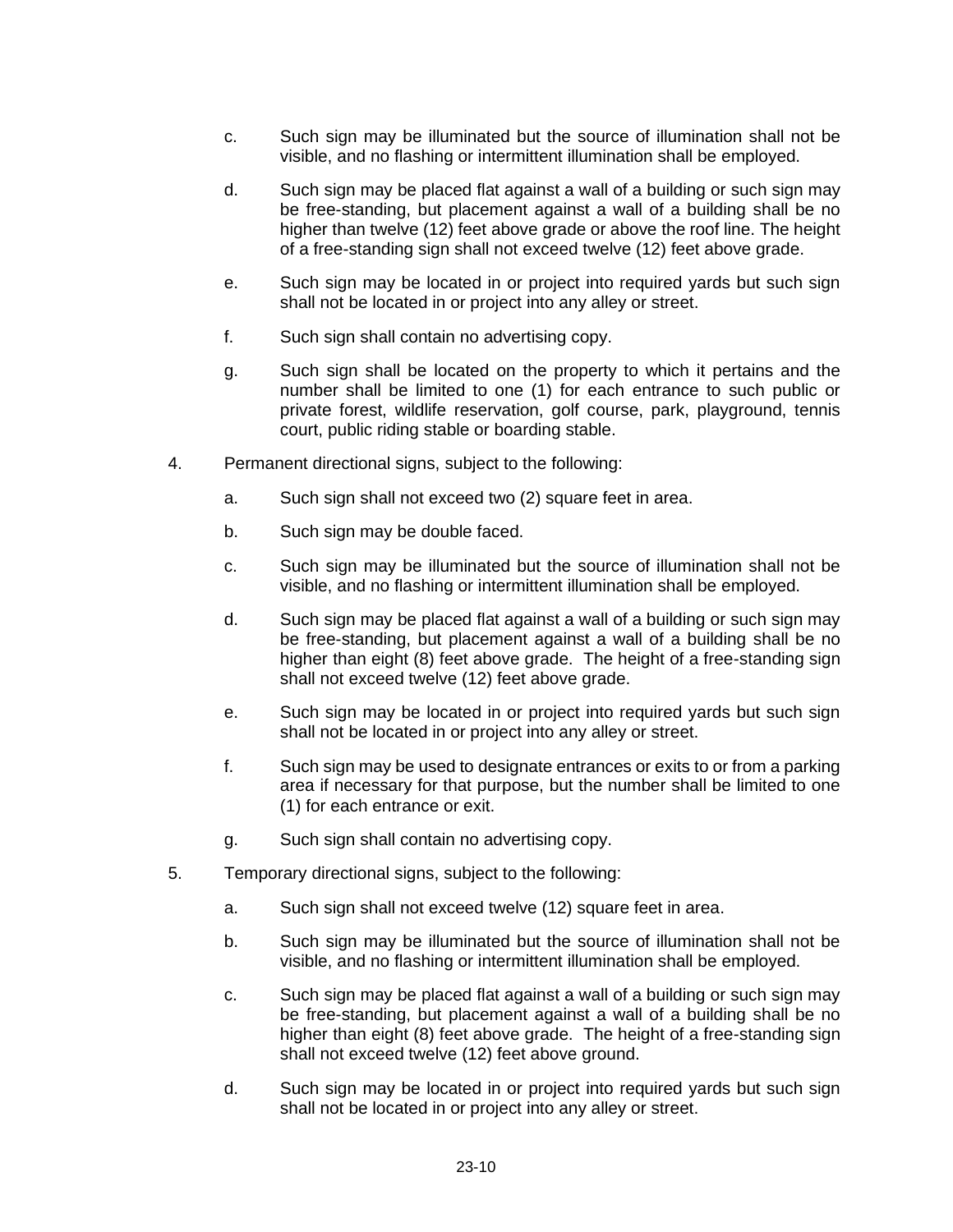- e. Such sign shall contain no advertising copy.
- f. Such sign shall be removed from the property within ten (10) days after the purpose of the sign is fulfilled.
- 6. Temporary signs pertaining to the sale, lease, hire or rental of property, subject to the following:
	- a. Such sign shall not exceed twelve (12) square feet in area.
	- b. Such sign may be double-faced.
	- c. Such sign shall not be illuminated.
	- d. Such sign may be placed flat against a wall of a building or such sign may be free-standing, but placement against a wall of a building shall be no higher than twelve (12) feet above grade nor above the roof line. The height of a free-standing sign shall not exceed twelve (12) feet above grade.
	- e. Such sign may be located in or project into required yards but such sign shall not be located in or project into any alley or street.
	- f. Such sign shall not be moving, animated or audible in any manner.
	- g. Such sign shall be located on the property to which it pertains and the number shall be limited to one (1) for each such property.
	- h. Such sign shall be removed from the property within ten (10) days after the purpose of the sign is fulfilled.
- 7. Temporary free-standing signs pertaining to the subdivision or development of land, subject to the following:
	- a. Such sign shall not exceed one hundred fifty (150) square feet in area; and where there is no more than one (1) of these signs the sign area shall not exceed one hundred fifty (150) aggregate square feet.
	- b. Such sign may be double faced.
	- c. Such sign shall not be illuminated.
	- d. Such sign shall not exceed twelve (12) feet in height.
	- e. Such sign shall not be located in or project into any required yard.
	- f. Such sign shall not be moving, animated or audible in any manner.
	- g. Such sign shall be located on the property to which it pertains and the number shall be limited to four (4) for each such property.
	- h. Such sign shall be removed from the property within ten (10) days after the purpose of the sign is fulfilled.
- 8. Temporary signs identifying the contractors and subcontractors, if any, engaged in the construction or repair of a building or buildings: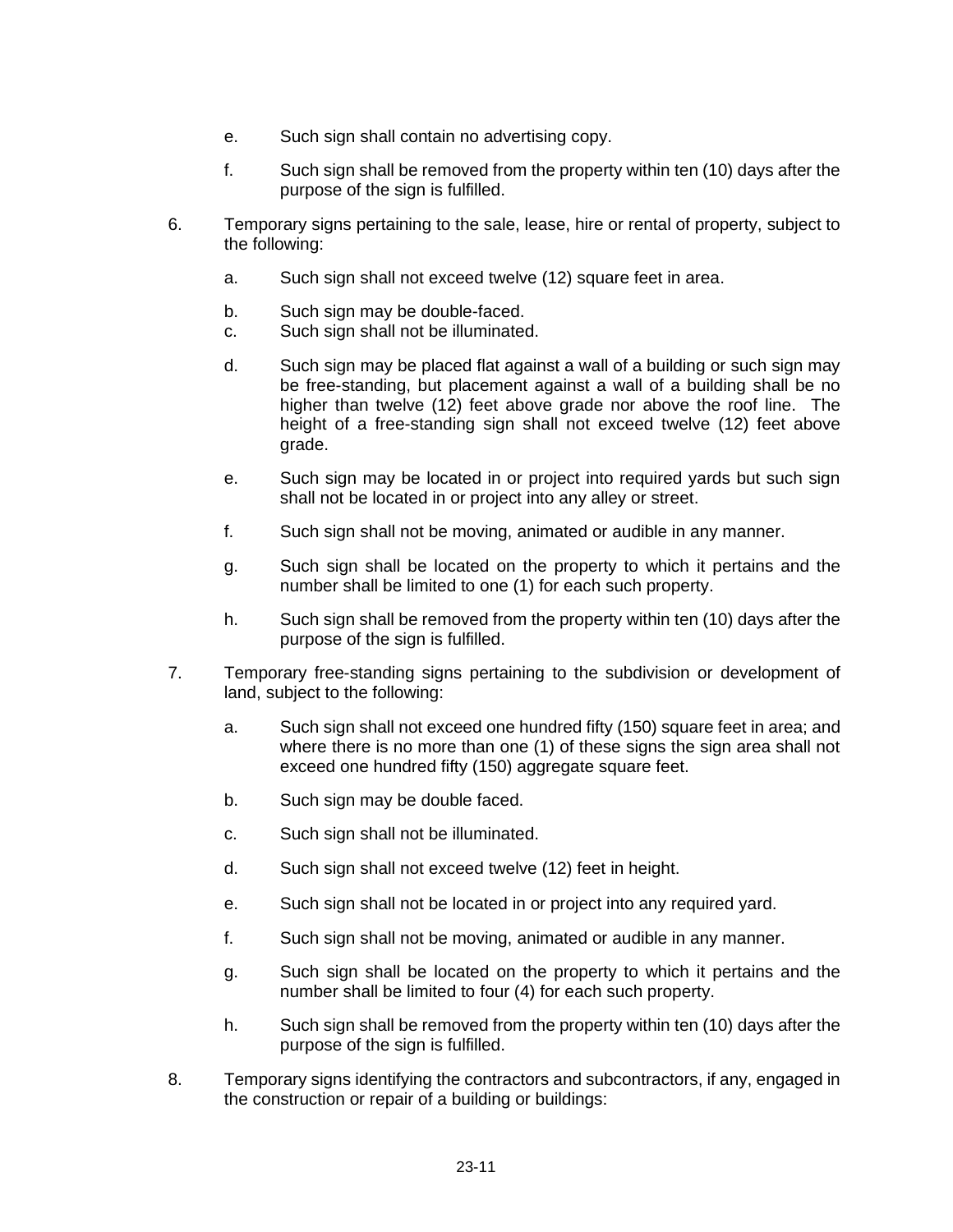- a. Such sign shall not exceed twenty-four (24) square feet in area.
- b. Such sign may be double-faced.
- c. Such sign shall not be illuminated.
- d. Such signs may be placed flat against a wall of a building or such sign may be free-standing, but placement against a wall of a building shall be no higher than twelve (12) feet above grade.
- e. Such sign may be located in or project into required yards but such sign shall not be located in or project into any alley or street.
- f. Such sign shall contain no advertising copy.
- g. Such sign shall be located on the property to which it pertains and the number shall be limited to one (1) for each property.

#### **Section 2308 - Sign Regulations for Multiple-Family Residential Zoning Districts.**

### **R-2 MULTIPLE-FAMILY RESIDENTIAL:**

Signs as permitted in the "R-3" zoning district and signs identifying orphanages and convents subject to the following:

- 1. Such sign shall not exceed twenty-four (24) square feet in area.
- 2. Such sign may be illuminated but the source of illumination shall not be visible, and no flashing or intermittent illumination shall be employed.
- 3. Such sign may be placed flat against a wall of a building or such sign may be freestanding, but placement against a wall of a building shall be no higher than twelve (12) feet above grade or above the roof line. The height of a free-standing sign shall not exceed twelve (12) feet above grade.
- 4. Such sign shall not be located in or project into any required yard and placement of such sign when free-standing shall be parallel with the street.
- 5. Such sign shall contain no advertising copy.
- 6. Such sign shall be located on the property to which it pertains and the number shall be limited to one (1) for each such orphanage or convent.

#### **R-3 MULTIPLE-FAMILY RESIDENTIAL:**

Signs as permitted in "R-2" zoning district and the following:

- 1. Signs identifying hospitals, institutions of an educational, religious, charitable or philanthropic nature, private clubs, fraternal organizations and resort hotels, subject to the following:
	- a. Such sign shall not exceed twenty-four (24) square feet in area.
	- b. Such sign may be illuminated but the source of illumination shall not be visible, and no flashing or intermittent illumination shall be employed, except emergency entrance signs for hospitals.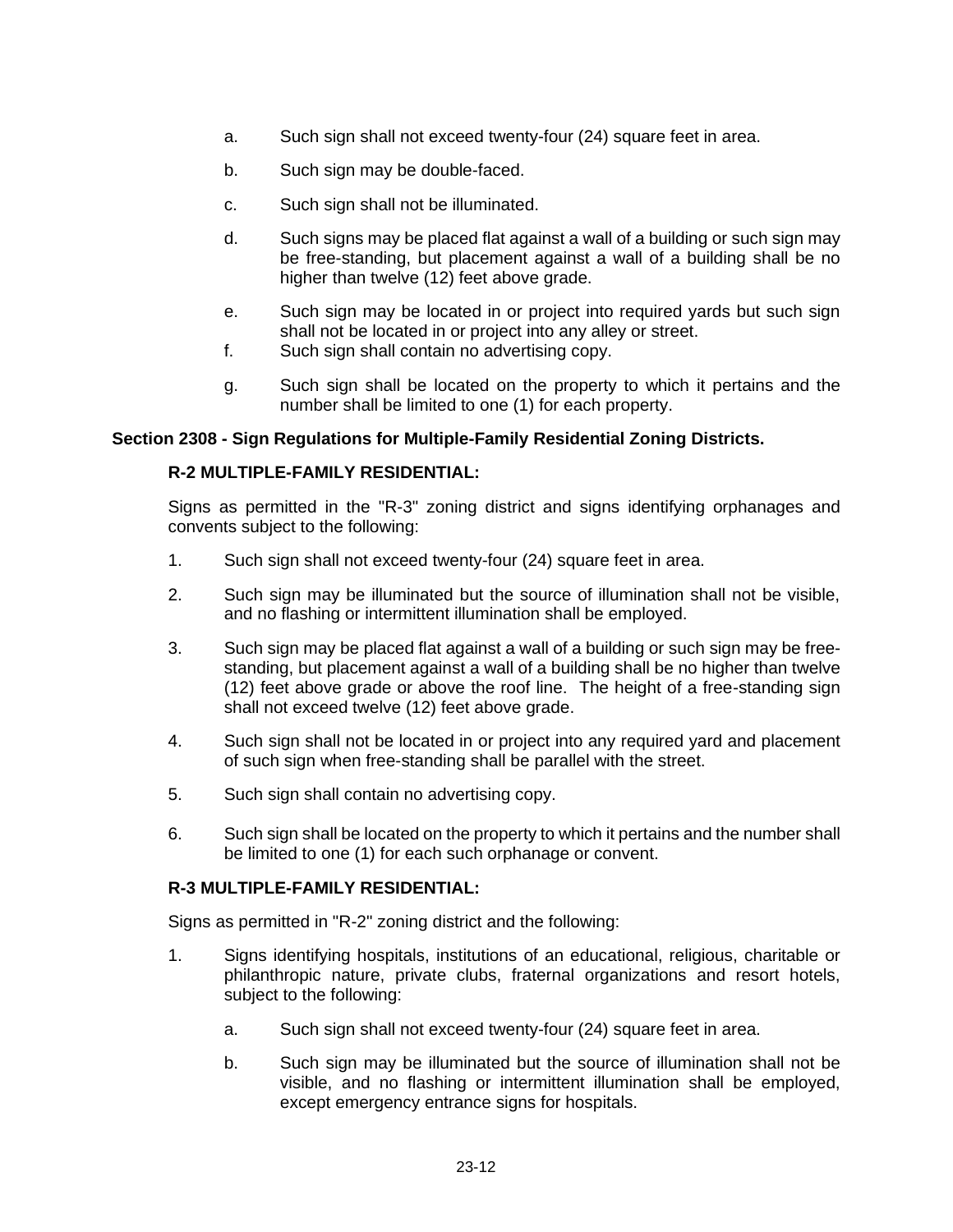- c. Such sign may be placed flat against a wall of a building or such sign may be free-standing, but placement against a wall of a building shall be no higher than twelve (12) feet above grade or above the roof line. The height of a free-standing sign shall not exceed (12) feet above grade.
- d. Such sign shall not be located in or project into any required yard, and the placement of such sign when free-standing shall be parallel with the street.
- e. Such sign shall contain no advertising copy.
- f. Such sign shall be located on the property to which it pertains and the number shall be limited to one (1) for each hospital, institution, private club, fraternal organization or resort hotel.
- 8. Signs identifying Manufactured Home parks, subject to the following:
	- a. Such sign shall not exceed twenty-four (24) square feet in area.
	- b. Such sign may be double-faced.
	- c. Such sign may be illuminated but the source of illumination shall not be visible and no flashing or intermittent illumination shall be employed.
	- d. Such sign may be placed flat against a wall of a building or such sign may be free-standing, but no placement against a wall of a building shall be no higher than twelve (12) feet above grade nor above the roof line. The height of a free-standing sign shall not exceed twelve (12) feet above grade.
	- e. Such sign may be located in or project into required yards but such sign shall not be located in or project into any street or alley.
	- f. Such sign shall contain no advertising copy.
	- g. Such sign shall be located on the property to which it pertains and the number shall be limited to one (1) for each Manufactured Home park.

# **Section 2309 - C-R Commercial-Residential Zoning District.**

Signs as permitted in the "R-3" zoning district and the following:

- 1. Advertising signs, subject to the following:
	- a. Such sign shall not exceed an area of one (1) square foot for each linear foot of street adjoining the property to which it pertains, except that the area need not be less than sixty (60) square feet and in no case shall the area exceed one hundred fifty (150) square feet. Where there are more than one (1) of these signs located on the property, the aggregate sign area shall not exceed one (1) square foot for each linear foot of street adjoining the property or one hundred fifty (150) square feet, whichever is less; however, nothing contained herein shall require the aggregate sign area for any one (1) establishment on the property to be less than sixty (60) square feet.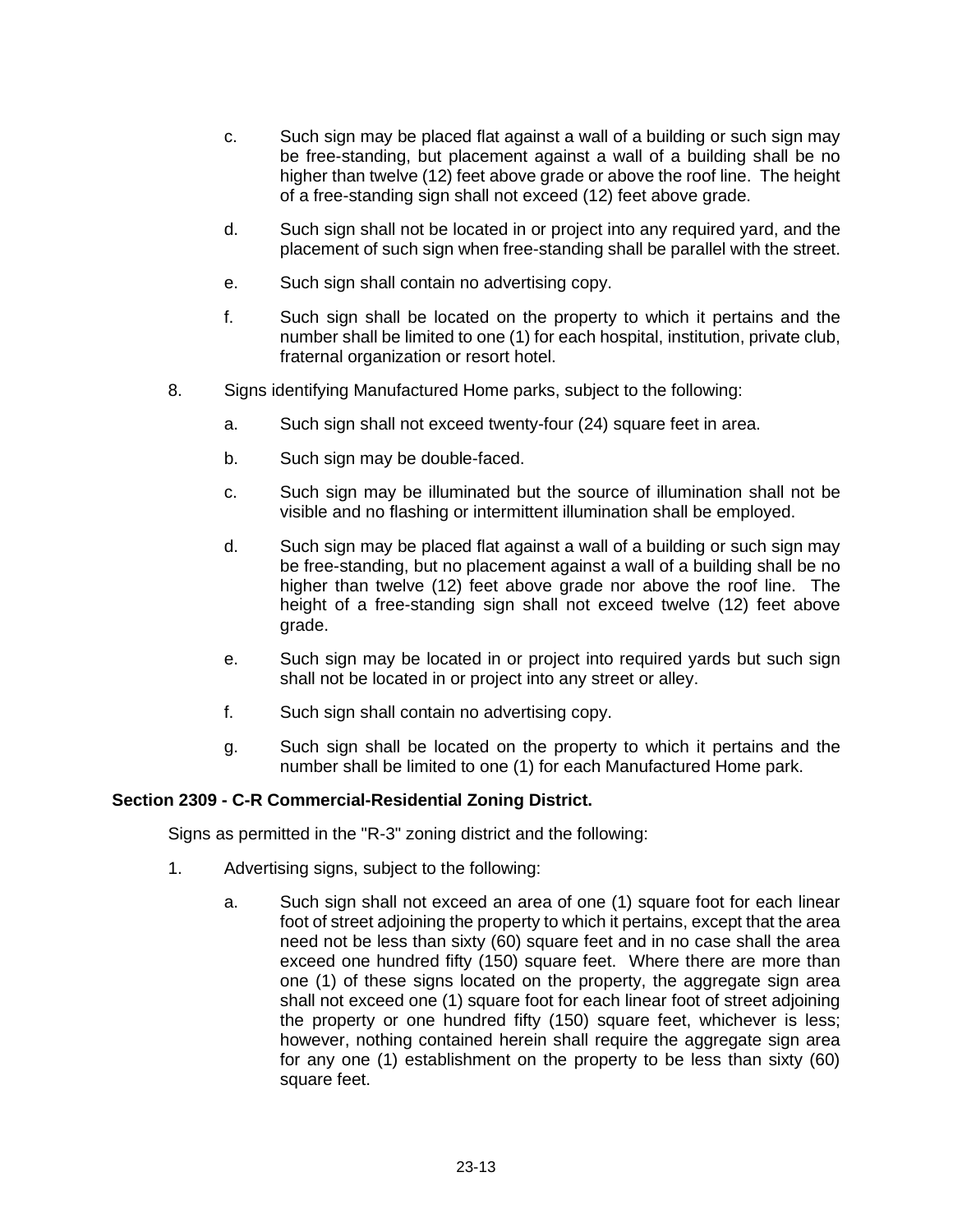- b. Such signs may be double-faced.
- c. Such sign may be illuminated but the source of illumination shall not be visible, and no flashing or intermittent illumination shall be employed.
- d. Such sign may be attached to a wall of a building or such sign may be freestanding.
- e. Such sign shall not exceed a height of twenty-four (24) feet above grade.
- f. Such sign may be located in or project into required yards but such sign shall not be located in or project more than one (1) foot into any street or alley.
- g. Such sign shall not be moving, animated or audible in any manner.
- h. Such sign shall be located on the property to which it pertains.
- 2. Temporary signs pertaining to the sale, lease, hire or rental of property, subject to the following:
	- a. Such sign shall not exceed sixty (60) square feet in area.
	- b. Such sign may be double-faced.
	- c. Such sign shall not be illuminated.
	- d. Such sign may be placed flat against a wall of a building or such sign may be free-standing, but placement against a wall of a building shall not be higher than twelve (12) feet above grade nor above the roof line. The height of a free-standing sign shall not exceed twelve (12) feet above grade.
	- e. Such sign shall contain no advertising copy.
	- f. Such sign shall not be moving, animated or audible in any manner.
	- g. Such sign shall be located on the property to which it pertains and the number shall be limited to one (1) for each such property.
	- h. Such sign shall be removed from the property within ten (10) days after the purpose of the sign is fulfilled.
- 3. Temporary signs identifying the contractors and subcontractors, if any, engaged in the construction or repair of a building or buildings, subject to the following:
	- a. Such sign shall not exceed sixty (60) square feet in area.
	- b. Such sign may be double-faced.
	- c. Such sign shall not be illuminated.
	- d. Such sign may be placed flat against a wall of a building or such sign may be free-standing, but placement against a wall of a building shall be no higher than twelve (12) feet above grade nor above the roof line. The height of a free-standing sign shall not exceed twelve (12) feet above grade.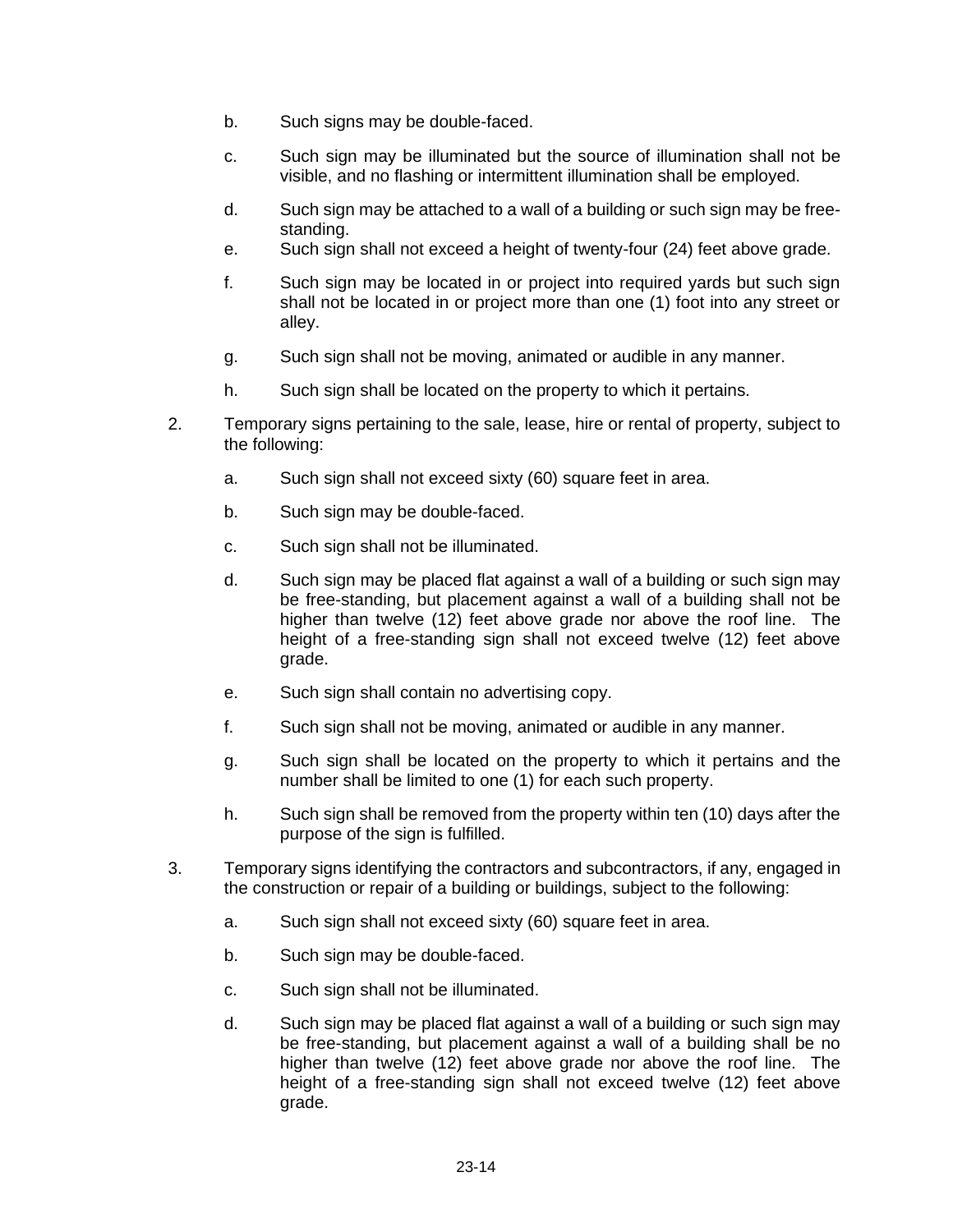- e. Such sign may be located in or project into required yards but such sign shall not be located in or project into any street or alley.
- f. Such sign shall contain no advertising copy.
- g. Such sign shall be located on the property to which it pertains and the number shall be limited to one (1) for each such property.

### **Section 2310 - Sign Regulations for Light and Heavy Industrial Zoning Districts**.

Signs as permitted in the C-R zoning district, and temporary signs pertaining to the sale, lease, hire or rental of property subject to the following:

- 1. Such sign shall not exceed two hundred (200) square feet in area.
- 2. Such sign may be double-faced.
- 3. Such sign shall not be illuminated.
- 4. Such sign may be placed flat against a wall of a building or such sign may be free-standing, but placement against wall of a building shall be no higher than twenty-four (24) feet above the roof line. The height of a free-standing sign shall not exceed twenty-four (24) feet above grade.
- 5. Such sign may be located in or project into required yards but such sign shall not be located in or project into any street or alley.
- 6. Such sign shall not be moving, animated, or audible in any manner.
- 7. Such sign shall be located on the property to which it pertains and the number shall be limited to one (1) for each such property.
- 8. Such sign shall be removed from the property within ten (10) days after the purpose of the sign is fulfilled.

#### **Section 2311 - Outdoor Advertising Signs.**

Outdoor Advertising Signs (billboards) are permitted only upon the issuance of a Billboard Permit by the Director of Development Services. A Billboard Permit is required regardless of whether the billboard will be located in an area regulated by the Arizona Department of Transportation (ADOT) pursuant to the Highway Beautification Act, A. R. S.  $\Box$  28-7901 et seq., or in any other unincorporated area of Navajo County. Permit applications shall be on a form approved by the Director.

A Billboard Permit shall be issued only if the billboard meets all of the following requirements. For requirements 2-6 inclusive, a deviation of not more than 10% may be allowed for good cause in the Director's sole discretion. Any other deviation shall require a Variance from the Board of Adjustment pursuant to Article 28 hereof.

The billboard shall:

1. Be located either: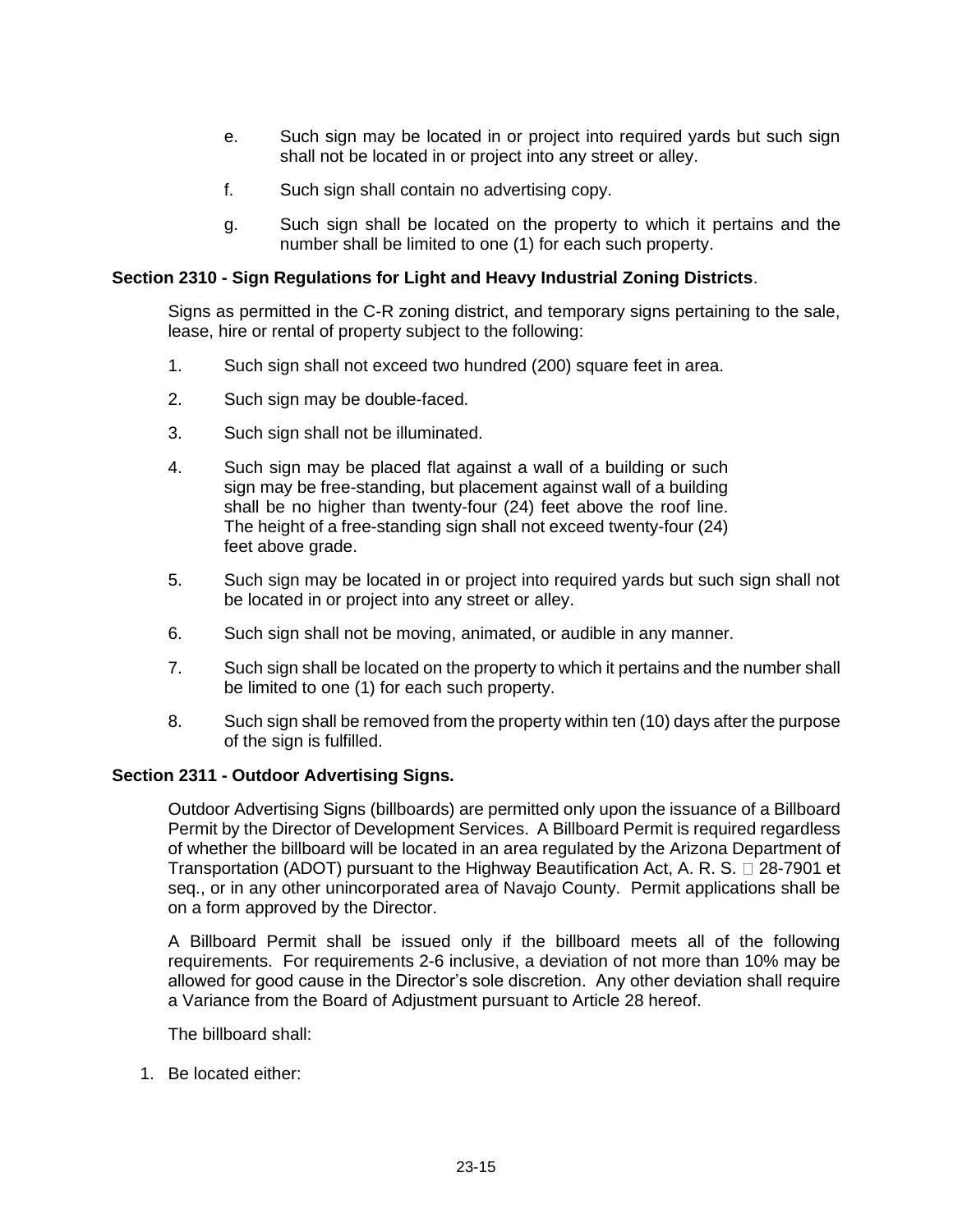- a. in the C-R, IND-1 or IND-2 Zone along a highway which is part of the Interstate, Primary or Secondary System, as evidenced by a permit issued by ADOT pursuant to ARS  $\Box$ - 28-7901 et seq.; or
- b. in the C-R, IND-1 or IND-2 Zone along a highway which has been established as a County Highway by the Board of Supervisors pursuant to ARS  $\Box$  28-6701 et seg.
- 2. Either:
	- a. Meet the ADOT spacing requirements if located along a highway that is part of the interstate system.
	- b. If not located along the interstate highway, be located at least 1000 feet from any other billboard on the same side of the road and at least 100 feet from any freestanding on-premise sign (unless the sign is attached to the same supporting structure as the billboard); provided, however, that no billboard shall be located within one-half mile of the corporate limits of any incorporated city or town. (This one-half mile limitation applies to billboards approved after January 9, 2001.)
- 3. Be a maximum of 26 feet in height above the road grade.
- 4. Be a maximum of 320 square feet per side (unless located along an Interstate Highway, in which case up to 640 square feet may be permitted).
- 5. Not be located within 1000 feet of a federal, state, county or city park.
- 6. Have a minimum of 10 vertical feet of clearance.
- 7. Have any light source located at the top of the billboard, shielded in compliance with Section 3.01(a) of the Navajo County Lighting Ordinance and any applicable ADOT restrictions.
- 8. Be maintained to applicable standards for structural integrity and safety and present a professional appearance.

If a billboard fails to comply with any of the foregoing requirements, the Billboard Permit may be revoked by the Board of Supervisors pursuant to a recommendation by the Director. At least 30 days before making such a recommendation to the Board, the Director shall deliver or mail a notice of noncompliance to the owner of the property on which the billboard is located. Such notice shall be delivered or mailed to the property owner at the current address for property tax notices as shown in the records of the County Assessor. If the billboard is separately taxed, a duplicate notice shall be delivered or mailed to the current address for tax notices as shown in the office of the County Assessor. The noncompliance may be cured any time prior to the effective date of revocation. If the noncompliance is not timely cured, the billboard shall be removed within 30 days after the effective date of revocation. If the billboard is not timely removed, the Director may take appropriate enforcement action pursuant to Article 24 and/or Article 27 hereof or may pursue any other available legal remedy.

This Section shall not apply to billboards existing as of July 10, 2000, or to reasonable alterations or repairs thereof; provided, however, that such billboards shall be subject to all provisions of Article 26 hereof (non-conforming uses).